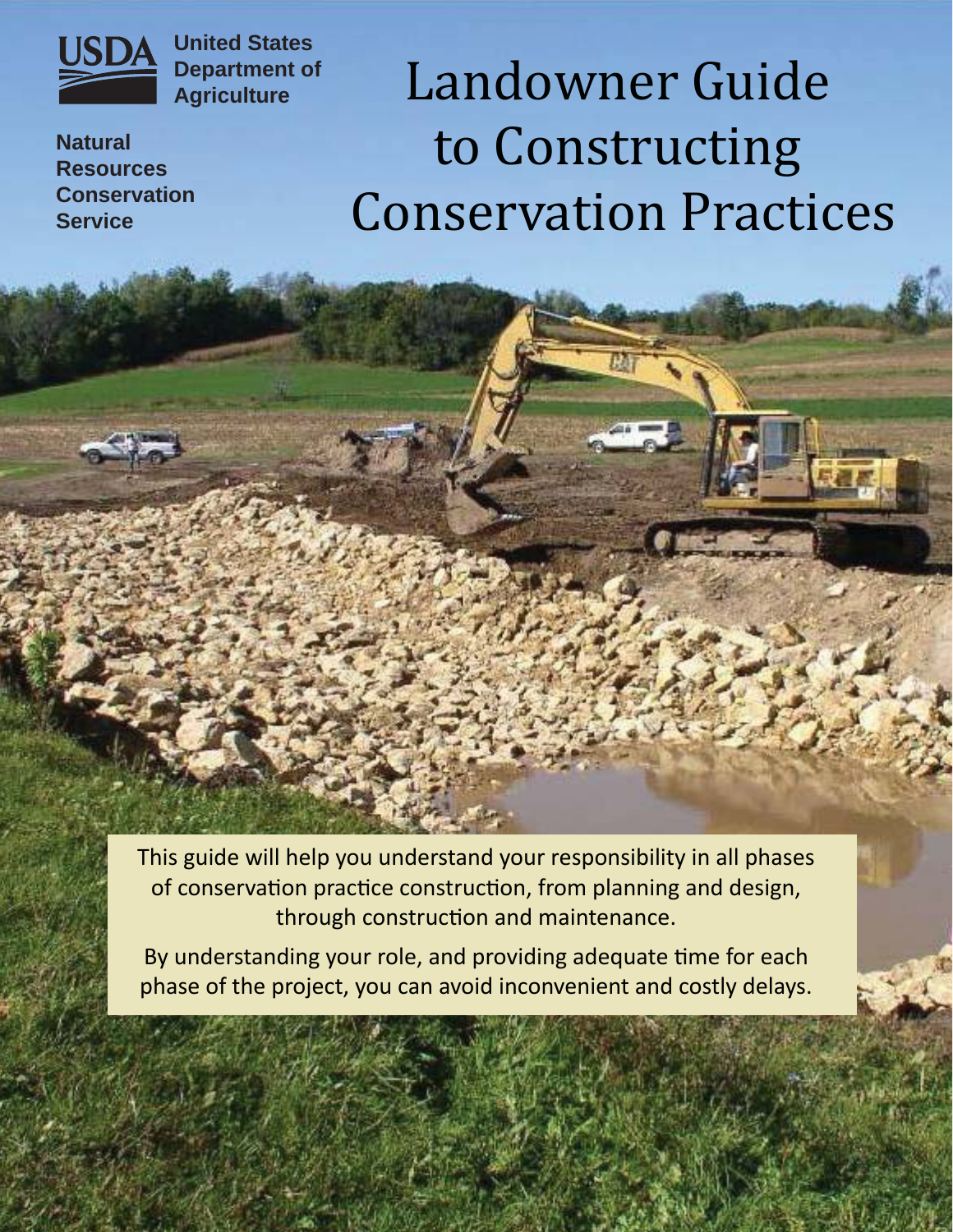*"Landowner" as used here is the person responsible for making decisions for the property. In most cases, that is the owner, but it may also be an operator or farm manager.*

|                               | Landowner                                                                                                                                                                                                                                                                                                                                                                                                                                                                                                                                                                                                                                                                                                                 |  |
|-------------------------------|---------------------------------------------------------------------------------------------------------------------------------------------------------------------------------------------------------------------------------------------------------------------------------------------------------------------------------------------------------------------------------------------------------------------------------------------------------------------------------------------------------------------------------------------------------------------------------------------------------------------------------------------------------------------------------------------------------------------------|--|
| <b>During</b><br>Planning     | Obtain an Engineering Provider for all phases of the project and agree on timeline.<br>$\bullet$<br>Set up a pre-design meeting with NRCS and your Engineering Provider.<br>$\bullet$<br>Select from alternatives.<br>$\bullet$<br>Check utility locations.<br>$\bullet$<br>Consider costs and maintenance requirements.<br>$\bullet$<br>Identify needed local, state, and federal permits.<br>$\bullet$<br>Provide excavator for soil investigations.<br>$\bullet$<br>Investigate/apply for program financial assistance, if desired.<br>$\bullet$                                                                                                                                                                       |  |
| <b>During</b><br>Design       | Be sure design meets your objectives.<br>$\bullet$<br>Be available for consultation.<br>$\bullet$<br>Obtain necessary permits/approvals.<br>$\bullet$<br>Identify utility locations.<br>$\bullet$<br>Review and agree to the final design.<br>$\bullet$                                                                                                                                                                                                                                                                                                                                                                                                                                                                   |  |
| <b>Before</b><br>Construction | You may serve as the General Contractor.<br>$\bullet$<br>Follow all federal/state/local laws, zoning regulations.<br>$\bullet$<br>Be available for consultations.<br>$\bullet$<br>Host site showing/pre-construction meeting.<br>$\bullet$<br>Hire competent contractors.<br>$\bullet$<br>Verify the contractor has contacted Diggers Hotline.<br>$\bullet$                                                                                                                                                                                                                                                                                                                                                               |  |
| <b>During</b><br>Construction | Authorize the contractor to start work.<br>$\bullet$<br>Keep NRCS informed of progress<br>$\bullet$<br>Protect cultural & historical resources.<br>$\bullet$<br>Verify plans & specifications are met. (Approve changes proposed by the Engineering Provider\Consultant<br>$\bullet$<br>and check with the funding agency(ies).<br>Comply with permit conditions.<br>$\bullet$<br>Shut down job for safety reasons.<br>Stop work of contractor, when justified.<br>$\bullet$<br>Pay bills.<br>$\bullet$<br>Complete items in construction plan not completed by a contractor (seeding, fencing).<br>$\bullet$<br>Submit "as-built" plans and construction verification documentation to NRCS for acceptance.<br>$\bullet$ |  |
| Maintenance                   | Follow the Operation and Maintenance Plan.<br>$\bullet$<br>Make repairs as needed.<br>$\bullet$<br>Contact NRCS for additional assistance, if needed.<br>$\bullet$                                                                                                                                                                                                                                                                                                                                                                                                                                                                                                                                                        |  |
|                               | The landowner is ultimately responsible for the construction of the project in accordance with NRCS standards<br>and specifications, complying with any permit requirements and the maintenance of the conservation system.                                                                                                                                                                                                                                                                                                                                                                                                                                                                                               |  |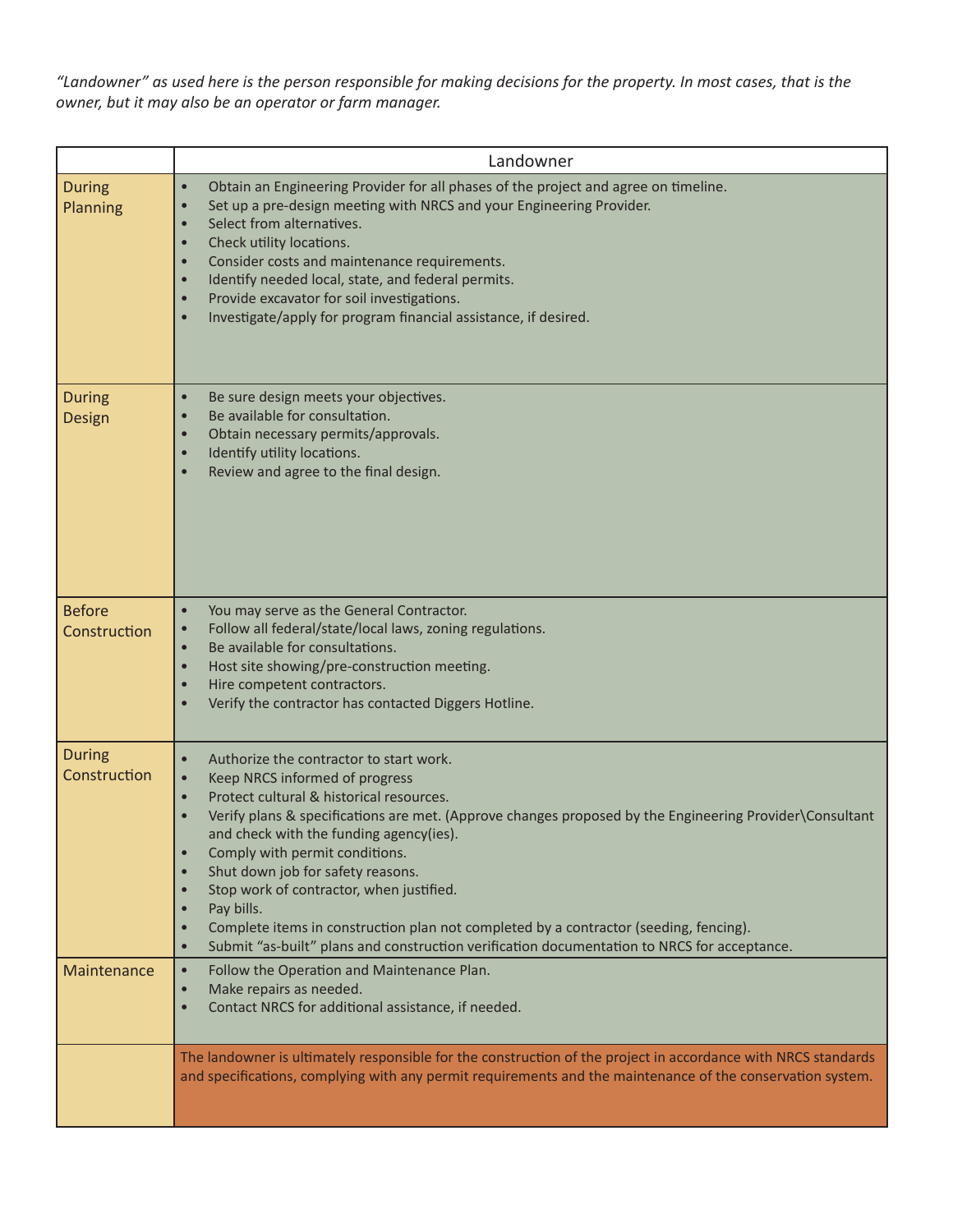*The "Engineering Provider" may be the staff from the Natural Resources Conservation Service, the County Land ConservaƟ on Department, the Wisconsin Department of Agriculture, Trade and Consumer ProtecƟ on, or the engineering consultant hired by the landowner.*

|                               | <b>Engineering Provider/Consultant</b>                                                                                                                                                                                                                                                                                                                                                                                                                                                                                                                                                                                                                                                                                                                                                                                                                  | Contractor                                                                                                                                                                                                                                                                                                                                                                                                                                                                                                                                                                                                                                                                                                                                                                                                                                                                                                                                       |
|-------------------------------|---------------------------------------------------------------------------------------------------------------------------------------------------------------------------------------------------------------------------------------------------------------------------------------------------------------------------------------------------------------------------------------------------------------------------------------------------------------------------------------------------------------------------------------------------------------------------------------------------------------------------------------------------------------------------------------------------------------------------------------------------------------------------------------------------------------------------------------------------------|--------------------------------------------------------------------------------------------------------------------------------------------------------------------------------------------------------------------------------------------------------------------------------------------------------------------------------------------------------------------------------------------------------------------------------------------------------------------------------------------------------------------------------------------------------------------------------------------------------------------------------------------------------------------------------------------------------------------------------------------------------------------------------------------------------------------------------------------------------------------------------------------------------------------------------------------------|
| <b>During</b><br>Planning     | Attend the pre-design meeting with the<br>$\bullet$<br>landowner and NRCS.<br>Develop alternatives that solve the<br>$\bullet$<br>landowner's resource concerns, and are<br>compatible with their operation.<br>Discuss alternatives with the landowner.<br>$\bullet$<br>Conduct foundation investigations.<br>$\bullet$<br>Alert owner to potential wetland, utilities,<br>$\bullet$<br>archaeological sites, and needed permits.<br>Prepare planning cost estimates.<br>$\bullet$                                                                                                                                                                                                                                                                                                                                                                     |                                                                                                                                                                                                                                                                                                                                                                                                                                                                                                                                                                                                                                                                                                                                                                                                                                                                                                                                                  |
| <b>During</b><br>Design       | Survey the site.<br>$\bullet$<br>Develop construction plans based on the<br>landowner's objectives and decisions.<br>Design the system based on the planning and<br>$\bullet$<br>site conditions.<br>Review the design and specifications with the<br>$\bullet$<br>landowner.<br>Develop an Operation and Maintenance Plan.<br>$\bullet$<br>Develop a Quality Assurance Plan.<br>$\bullet$<br>Prepare a construction cost estimate.<br>$\bullet$                                                                                                                                                                                                                                                                                                                                                                                                        |                                                                                                                                                                                                                                                                                                                                                                                                                                                                                                                                                                                                                                                                                                                                                                                                                                                                                                                                                  |
| <b>During</b><br>Construction | Assist the landowner with the site showing/<br>$\bullet$<br>pre-construction meeting.<br>Inform the owner of safety responsibility.<br>$\bullet$<br>Follow the construction Quality Assurance<br>$\bullet$<br>Plan.<br>Observe and inspect construction and perform<br>$\bullet$<br>tests in order to determine the work meets<br>requirements of the construction plan and<br>specifications. (No changes without prior<br>approval by the landowner).<br>Keep a daily diary of construction activities.<br>$\bullet$<br>Inform the landowner if the contractor is not<br>$\bullet$<br>following the construction plan.<br>Prepare as-built drawings.<br>Certify components and the entire system as<br>meeting standards and specifications.<br>Submit "as-built" plans and construction<br>$\bullet$<br>verification documentation to the landowner. | <b>Contact Diggers Hotline.</b><br>$\bullet$<br>Follow OSHA requirements and practice safety.<br>$\bullet$<br>Provide adequate notice to NRCS before starting job.<br>$\bullet$<br>Attend the site showing/pre-construction meeting.<br>$\bullet$<br>$\bullet$<br>Read and follow the construction plans and<br>specifications.<br>Have a foreman on site.<br>$\bullet$<br>Have all required materials and equipment on site.<br>$\bullet$<br>Use materials specified in construction plan (no<br>$\bullet$<br>substitutions without PRIOR approval by the<br>landowner and engineering provider).<br>Use dimensions in construction plan (no alterations<br>$\bullet$<br>without PRIOR approval by the landowner and the<br>engineering provider).<br>Keep NRCS informed of progress.<br>$\bullet$<br>Document materials used.<br>$\bullet$<br>Comply with plans and specifications.<br>$\bullet$<br>Repair improper construction.<br>$\bullet$ |
| Maintenance                   |                                                                                                                                                                                                                                                                                                                                                                                                                                                                                                                                                                                                                                                                                                                                                                                                                                                         | Provides various warranties, written and verbal that<br>$\bullet$<br>installations meet plans & specifications and will<br>perform for length of design requirements.                                                                                                                                                                                                                                                                                                                                                                                                                                                                                                                                                                                                                                                                                                                                                                            |
|                               | The engineering provider is responsible for<br>attesting that project construction plans,<br>specifications, and the constructed project meet<br>NRCS standard and specifications.                                                                                                                                                                                                                                                                                                                                                                                                                                                                                                                                                                                                                                                                      | The contractor is responsible for constructing the project<br>according to the construction plans and specifications,<br>for quality control and safety.                                                                                                                                                                                                                                                                                                                                                                                                                                                                                                                                                                                                                                                                                                                                                                                         |